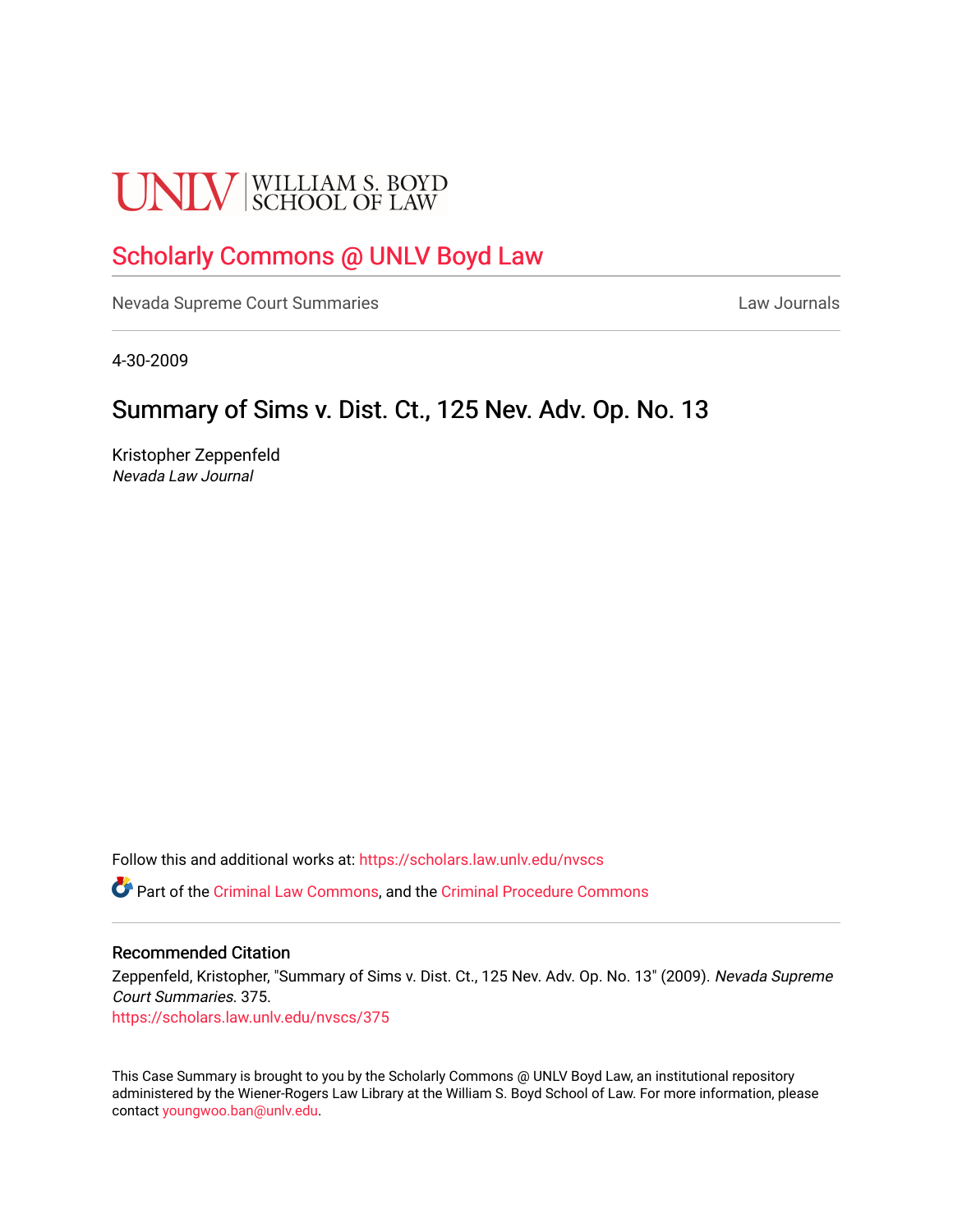## **Sims v. Dist. Ct., 125 Nev. Ad[v](#page-1-0). Op. No. 13 (April 30, 2009)[1](#page-1-0)**

### **Criminal Law- Presentation of Evidence in Competency Hearing**

#### **Summary**

 Petitioners filed writs of mandamus challenging the district court orders denying petitioners' requests to present evidence during competency hearings.

#### **Disposition/Outcome**

 The Nevada Supreme Court held that defense counsel may introduce independent competency evaluations if they are relevant to the issue of the defendant's competency and their probative value is not substantially outweighed by considerations of undue delay, waste of time, or needless presentation of cumulative evidence. Accordingly, because petitioners' independent competency evaluations were relevant, and their probative value was not substantially outweighed by the aforementioned considerations, the Court granted the petitions.

#### **Factual and Procedural History**

 In early 2007, petitioner Caroline Marie Sims was charged with one count each of home invasion while in possession of a deadly weapon, carrying a concealed weapon, and burglary while in possession of a deadly weapon. Petitioner Kanohea Samuel Heaukulani was charged with one count of open or gross lewdness. After these charges were filed, defense counsel raised concerns at the justice court level regarding the petitioners' competency to stand trial.

 The justice court bound petitioners to respondent Eighth Judicial District Court Judge Jackie Glass (Department 5) for a resolution of the competency issues. As such, the court appointed two psychologists to evaluate the petitioners. After, the court reviewed the reports and held that the petitioners were competent to stand trial. Thereafter, defense counsel for petitioners ordered independent competency evaluations for each petitioner. The results from the independent examinations were unanimous in their conclusion that petitioners were not competent to stand trial.

 Upon receiving the results of the independent examinations, defense counsel for petitioners again raised the issue of competency to stand trial. The trial judge transferred the competency matters back to Department 5, as "all competency matters are assigned to a particular district court judge."<sup>[2](#page-1-1)</sup> Court-appointed competency examiners then examined petitioners, again. Finally, defense counsel moved to admit the results from the independent examinations; however, the motions were denied.

 $\overline{a}$ 

<sup>&</sup>lt;sup>1</sup> By Kristopher Zeppenfeld

<span id="page-1-1"></span><span id="page-1-0"></span><sup>2</sup> *Fergusen v. State*, 192 P.3d 712,718 (Nev. 2008).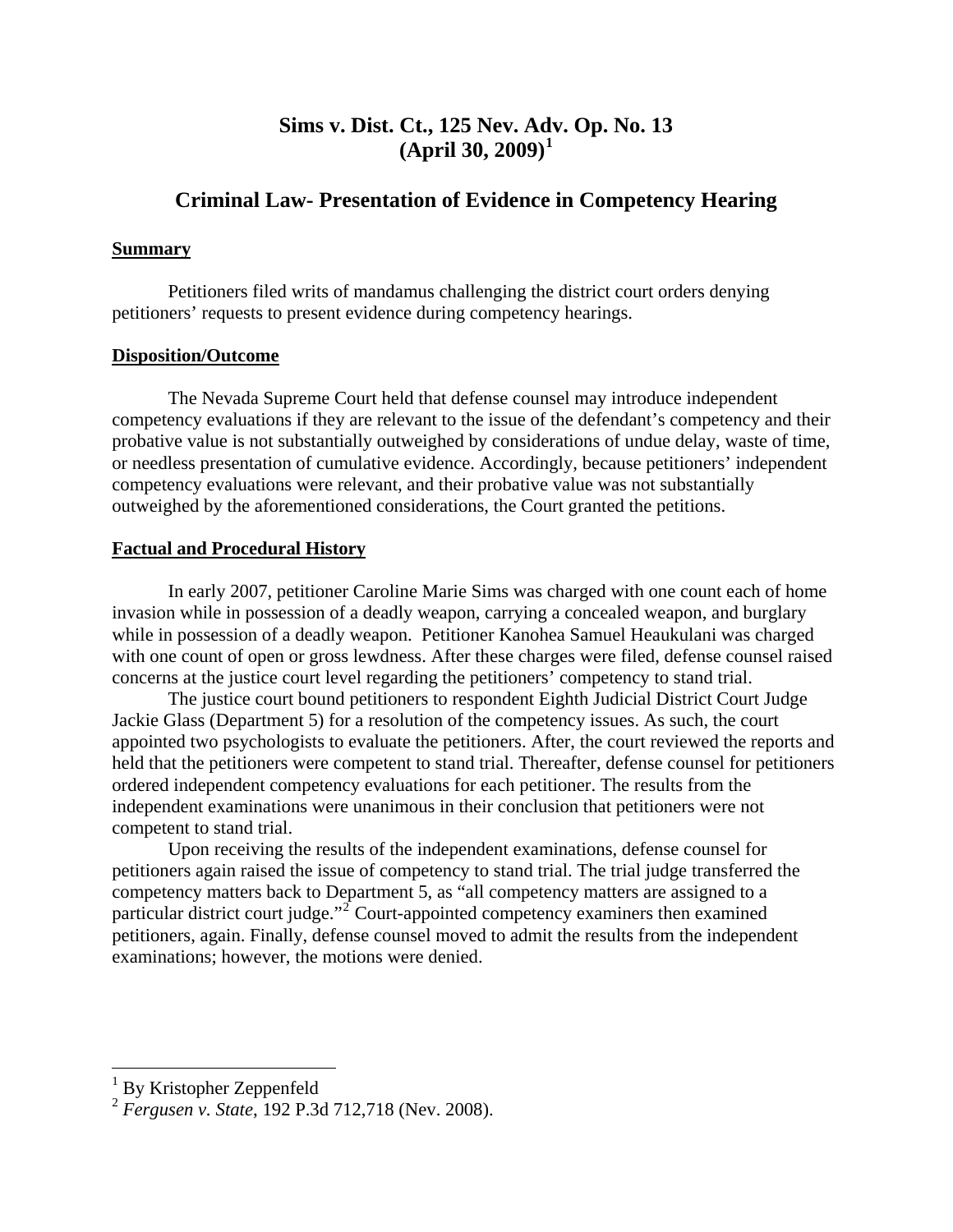#### **Discussion**

 The crux of this issue is in the interpretation by the parties of NRS 178.415(3). Petitioners' writs concern whether defense counsel is permitted under the statute to introduce independent competency evaluations during the competency hearing. The Court found that because statutory interpretation is a matter of law, it reviewed Department 5's interpretation de novo.<sup>[3](#page-2-0)</sup>

#### **I. Plain Language of Statute**

The Court must first look to the statute's plain language.<sup>[4](#page-2-1)</sup> If the plain language of the statute is either ambiguous or if the plain meaning of the statute was clearly not intended by the Legislature, the Court will look to the legislative intent.<sup>[5](#page-2-2)</sup> NRS 178.415(3) provides that, upon receiving the competency reports from the court-appointed competency examiners, the court "shall permit counsel for both sides to examine the person or persons appointed to examine the defendant."[6](#page-2-3) Additionally, "the [parties] may: (a) Introduce other evidence including…evidence related to treatment to competency and the possibility of ordering the involuntary administration of medication; and (b) cross-examine one another's witnesses."

 Here, the Court found the language of the statute to be plain and unambiguous. To illustrate this finding, the Court opined that the language in no way limits the prosecuting attorney's or defense counsel's ability to introduce evidence during a competency hearing. Furthermore, the plain meaning is evidenced by the phrases "other evidence" and "without limitation," which denote legislative intent. $8$ 

 The plain language of the statute notwithstanding, Department 5 argued that the court must look to legislative intent for guidance. The Court recognized that the plain and unambiguous language indicated no need to look to legislative intent, nonetheless, the Court acquiesced to respondent's contention and still found no intent beyond that which is clearly delineated in the plain language of the statute.

#### **II. Probative Value of Independent Evaluations**

Next, the Court evaluated the issue of whether petitioners' independent competency evaluations were properly excluded as an undue delay, waste of time, or needless presentation of cumulative evidence. The Court applied the analysis used in *Calvin v. State*. [9](#page-2-6)

 $\overline{a}$ 

<span id="page-2-0"></span><sup>3</sup> *Firestone v. State*, 83 P.3d 279,281 (Nev. 2004).

<span id="page-2-1"></span> $^{4}$  *Id.* 

<span id="page-2-2"></span><sup>5</sup> *Id.*; *see also State v. State, Employees Assoc.*, 720 P.2d 697,699 (1986) (determining that "plain and unambiguous" language within a statute "must be given effect" unless from the language of the statute "it clearly appears that such was not so intended").

<span id="page-2-3"></span> $6$  Nev. Rev. Stat. § 178.415(3)(a)-(b) (2007).

<span id="page-2-4"></span> $^7$  *Id.* 

<span id="page-2-6"></span><span id="page-2-5"></span><sup>8</sup> *Alsenz v. Clark Co. School Dist.*, 864 P.2d 285,287 (Nev. 1993) (word "including" is generally given expansive reading, even without additional language of "without limitations"). 9 147 P.3d 1097 (Nev. 2006).